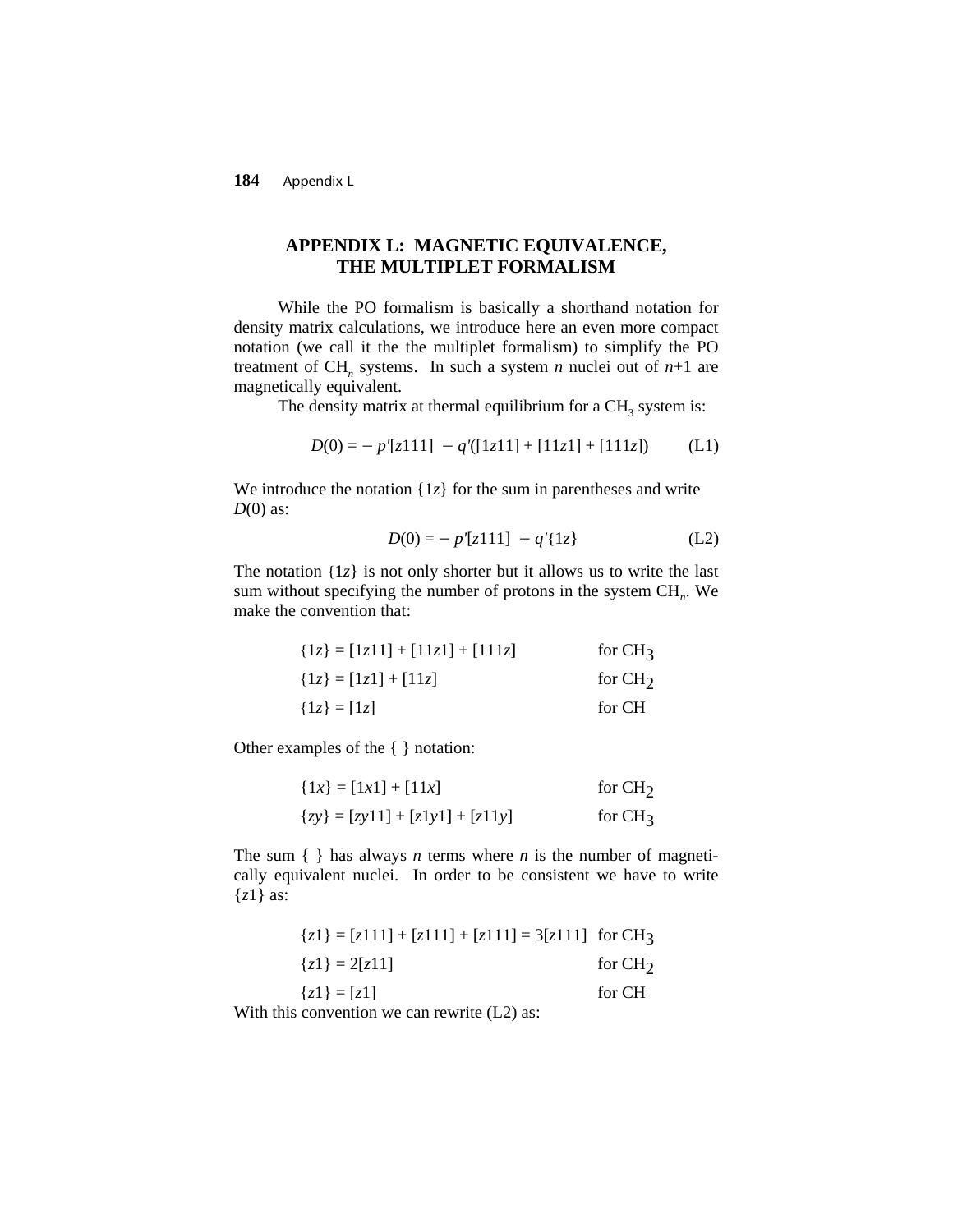$$
D(0) = -(p''n)\{z1\} - q'\{1z\}
$$
 (L3)

an expression valid for any *n*.

Let us apply a 90*xX* pulse to *D*(0).

$$
D(0) \xrightarrow{\quad 90xX} \rightarrow -(p \, \lor n) \{z1\} + q \, \lbrace 1y\rbrace \tag{L4}
$$

The expression above is easily obtained through the conventional PO rules applied to the expression  $(L1)$  or its equivalents for CH<sub>2</sub> or CH.

The above example may inspire us to hope that any sequence involving a CH<sub>2</sub> or CH<sub>3</sub> system may be treated as a CH<sub>3</sub> just by replacing [ ] with { }. Unfortunately this is not always true. It is important for the user of this formalism to be aware of how far the  $\{\}$ notations can be used and when we have to give up and go back to the explicit [] notation.

### **Rule #1**

Not all the POs in the basis set can be included in { } sums. For instance [1*xz*] is not a legitimate term of such a sum. No more than one of the protons may come in the PO with *x*, *y* or *z*, the others must participate with a 1.

## **Rule #2**

Rotations due to r.f. pulses do not break the { } formalism and can be treated according to the vectorial model. We have done this in (L4).

## **Rule #3**

 Likewise, *noncoupled* evolutions (which are merely *z*-rotations) can be treated according to the vectorial representation. Example:

 ${ {zx} \longrightarrow {zx} \cos \Omega_x t + {zy} \sin \Omega_x t }$ 

We can satisfy ourselves that this is true in the case of  $CH<sub>2</sub>$ :

$$
\{zx\} = [zx1] + [z1x]
$$
  
\n
$$
\xrightarrow{shiftX} [\overline{zx1}] \cos \Omega_x t + [\overline{zy1}] \sin \Omega_x t + [\overline{z1x}] \cos \Omega_x t + [\overline{z1y}] \sin \Omega_x t
$$
  
\n
$$
= \{zx\} \cos \Omega_x t + \{zy\} \sin \Omega_x t
$$

**Rule #4**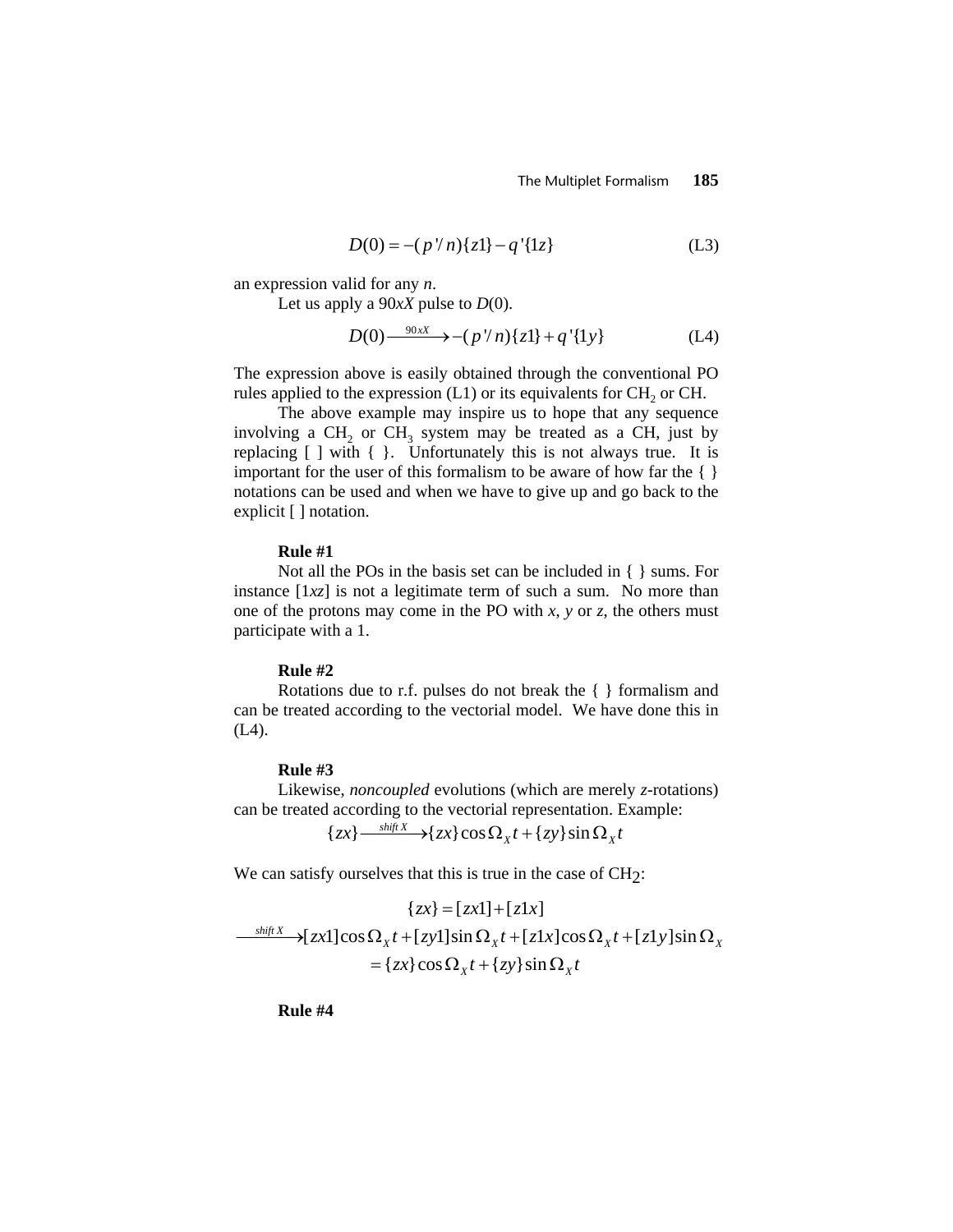**186** Appendix L

A coupled evolution usually breaks the { } formalism, since it generates PO's that cannot be included in { } sums. A fortunate exception we can take advantage of is presented by the sums:  $\{1x\}$ ,  $\{1y\}$ ,  $\{zx\}$ ,  $\{zy\}$ . The coupled evolution of any of these sums does not break the { } formalism and can be treated according to Section II.7.

#### **Rule #5**

If the density matrix contains sums as  $\{x1\}$ ,  $\{yz\}$  or  $\{xy\}$  and a coupled evolution follows, we have to give up the { } shorthand and go back to the regular PO formalism ([ ] notation).

Even here there is an exception and it is worth talking about because it may save a lot of term writing. The exception works when the coupled evolution we are talking about is the last act of the sequence or is just followed by a decoupled evolution. In this case we are interested in the observable terms only (see Appendix K) and the coupled evolution yields unexpectedly simple results (we observe nucleus A):

$$
\{x\} \longrightarrow cC^{n}\{x\} + sC^{n}\{y\} + NOT
$$
  
\n
$$
\{y\} \longrightarrow -sC^{n}\{x\} + cC^{n}\{y\} + NOT
$$
  
\n
$$
\{xz\} \longrightarrow -sSC^{n-1}\{x\} + cSC^{n-1}\{y\} + NOT
$$
  
\n
$$
\{yz\} \longrightarrow -cSC^{n-1}\{x\} - cSC^{n-1}\{y\} + NOT
$$
  
\n
$$
\{xx\} \longrightarrow NOT
$$
  
\n
$$
\{xy\} \longrightarrow NOT
$$
  
\n
$$
\{xy\} \longrightarrow NOT
$$
  
\n
$$
c = \cos \Omega_{c}t \quad ; \quad C = \cos \pi Jt \quad ; \quad n = \text{number of protons}
$$
  
\n
$$
s = \sin \Omega_{c}t \quad ; \quad S = \sin \pi Jt \quad ; \quad NOT = \text{nonobservable terms}
$$

The above evolution rules can be verified by writing the product operators in the conventional way and calculating the evolution of the CH<sub>n</sub> system for  $n=1, 2$ , and 3, separately.

**Rule #6**